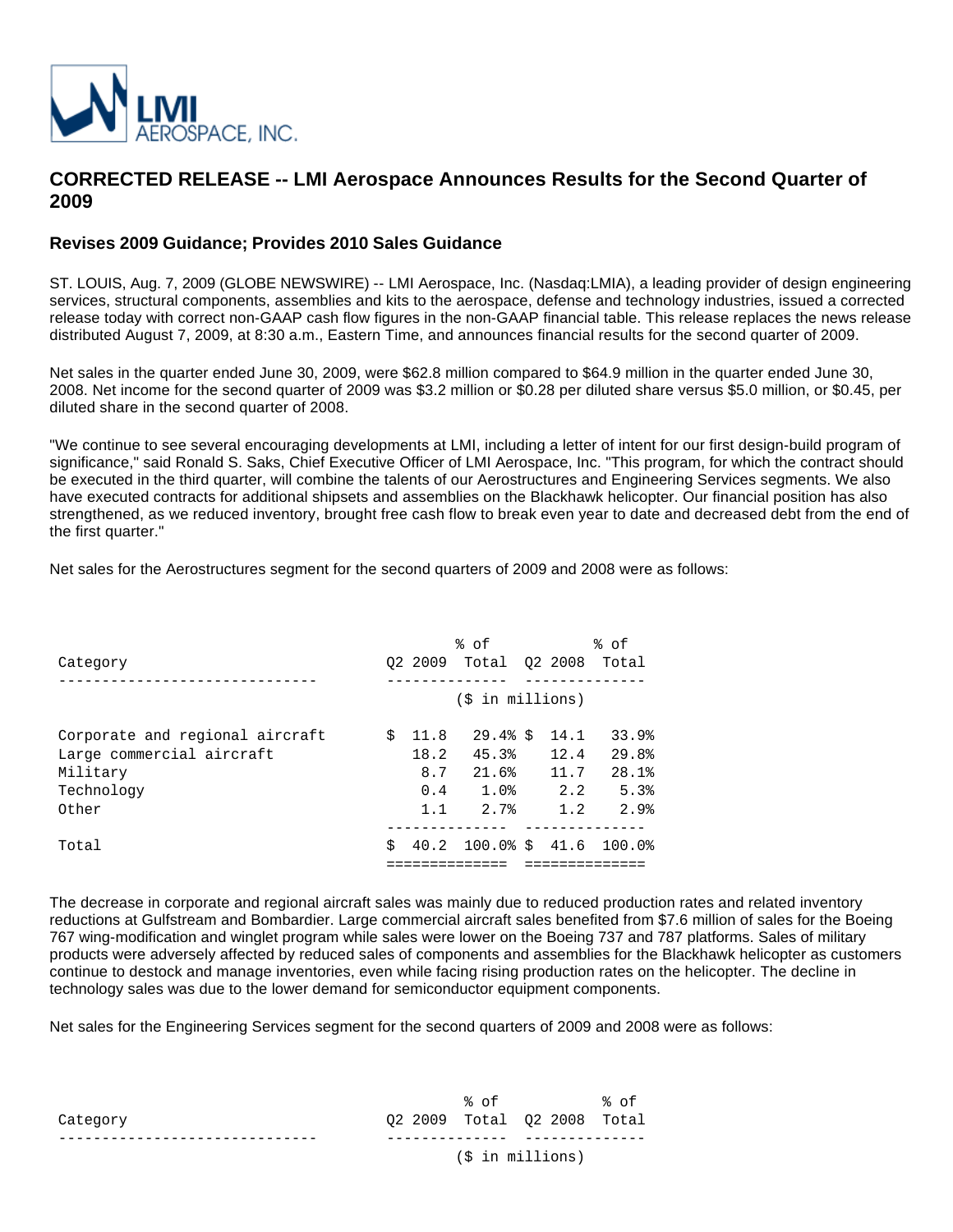| Corporate and regional aircraft |      | $$4.6$ 20.4% \$ 8.4           |      | 35.0% |
|---------------------------------|------|-------------------------------|------|-------|
| Large commercial aircraft       | 10.2 | 45.1%                         | 11.2 | 46.7% |
| Military                        | 7.1  | 31.4%                         | 3.0  | 12.5% |
| Tooling                         |      | $0.7$ 3.1                     | 1.4  | 5.8%  |
|                                 |      |                               |      |       |
| Total                           |      | $$22.6$ 100.0% \$ 24.0 100.0% |      |       |
|                                 |      |                               |      |       |

Sales for large commercial aircraft were down \$1.0 million as designs on the 747-8 and 787 programs matured. Declines in engineering services for corporate and regional aircraft, primarily related to the G650, were basically offset by increases in military programs supporting the CH-53 helicopter and JSF aircraft.

Gross profit for the second quarter of 2009 was \$13.4 million or 21.3 percent of sales compared to \$16.7 million or 25.7 percent of sales in the second quarter of 2008. In the second quarter of 2009, gross profit for the Aerostructures segment was \$9.0 million or 22.4 percent of sales versus \$11.8 million or 28.4 percent of sales in the year-ago quarter. An increase in obsolescence costs of \$0.5 million, \$0.3 million of start-up costs on the G250 and CRJ-1000, and continued operational issues at the Company's Sun Valley, California facility of \$0.3 million contributed to the decline in gross profit. Additionally, although operating above the Company's expectations, the 767 wing modification kit provides a lower gross profit margin. Gross profit for the Engineering Services segment for the second quarter of 2009 was \$4.4 million or 19.5 percent of sales versus \$4.9 million or 20.4 percent of sales in the second quarter of 2008. The lower margin was due mainly to higher overhead rates resulting from fewer work days, lower sales volume, and increase in non-billable hours.

Selling, general and administrative expenses were \$7.9 million in the second quarter of 2009, or 12.6 percent of sales, compared to \$8.3 million or 12.8 percent of sales in the year-ago quarter.

Net interest expense was \$0.4 million in the second quarter of 2008 and 2009, respectively, reflecting lower interest rates offset by increased borrowings due to the Intec acquisition in January 2009. Income taxes in the second quarter of 2009 were \$1.8 million, compared to \$2.9 million in the year-ago quarter. The effective tax rate for the second quarter of 2009 was 36.4 percent compared to 36.5 percent the prior year.

The backlog at June 30, 2009, was \$238 million versus \$163 million at June 30, 2008.

For the six months ended June 30, 2009, net sales were \$126.8 million compared to \$125.3 million in the six months ended June 30, 2008. Net income for the first two quarters of 2009 was \$6.6 million or \$0.58 per diluted share versus \$9.5 million or \$0.84 per diluted share for the first two quarters of 2008.

In March 2009, guidance for both the Aerostructures and Engineering Services Segments were changed following Gulfstream's announced production rate cuts and the lack of visibility of new development projects. We are now revising that guidance for each segment as follows:

The Aerostructures segment has been impacted as a result of notification in June 2009 of a 25 percent reduction in production of Boeing 767 wing modification kits and winglets, higher inventory destocking by Blackhawk customers, and reduced demand at the California machining plant. The segment now expects 2009 sales of \$165 million to \$175 million, gross profit of 23.5 percent to 24.5 percent, and selling general and administrative expenses of \$24 million to \$26 million.

Guidance for the Engineering Services segment has also been changed to reflect the added engineering revenue from the design build project mentioned above and the decreased engineering opportunities available primarily on Boeing models for which demand is currently difficult to estimate. Revenues are now expected to range from \$76 million to \$80 million, gross profit from 17.5 percent to 18.5 percent, and selling, general and administrative expenses from \$7.4 million to \$7.6 million.

On a consolidated basis, revenues are now expected to range from \$241 million to \$255 million, gross profit from 21.6 percent to 22.6 percent, selling, general, and administrative expenses from \$31.4 million to \$33.6 million, interest expense from \$1.5 million to \$1.6 million, and income taxes are expected to be approximately 36.5 percent.

Guidance for sales of the Aerostructures segment for 2010 is based primarily on orders in our Blackhawk customer's inventory system as well as current production rates for large commercial and business jet aircraft, and are estimated to be \$185 million to \$195 million including orders for new programs received during 2009.

The Engineering Services segment expects sales in 2010 of \$70 million to \$75 million based on our current limited visibility. Consolidated Sales for 2010 are estimated to range from \$255 million to \$270 million.

"We continue to be encouraged by the number of opportunities to grow market share offered by our customers," Saks said. "We view the aerospace and defense market constructively, believing that weakness in cargo and passenger traffic, as well as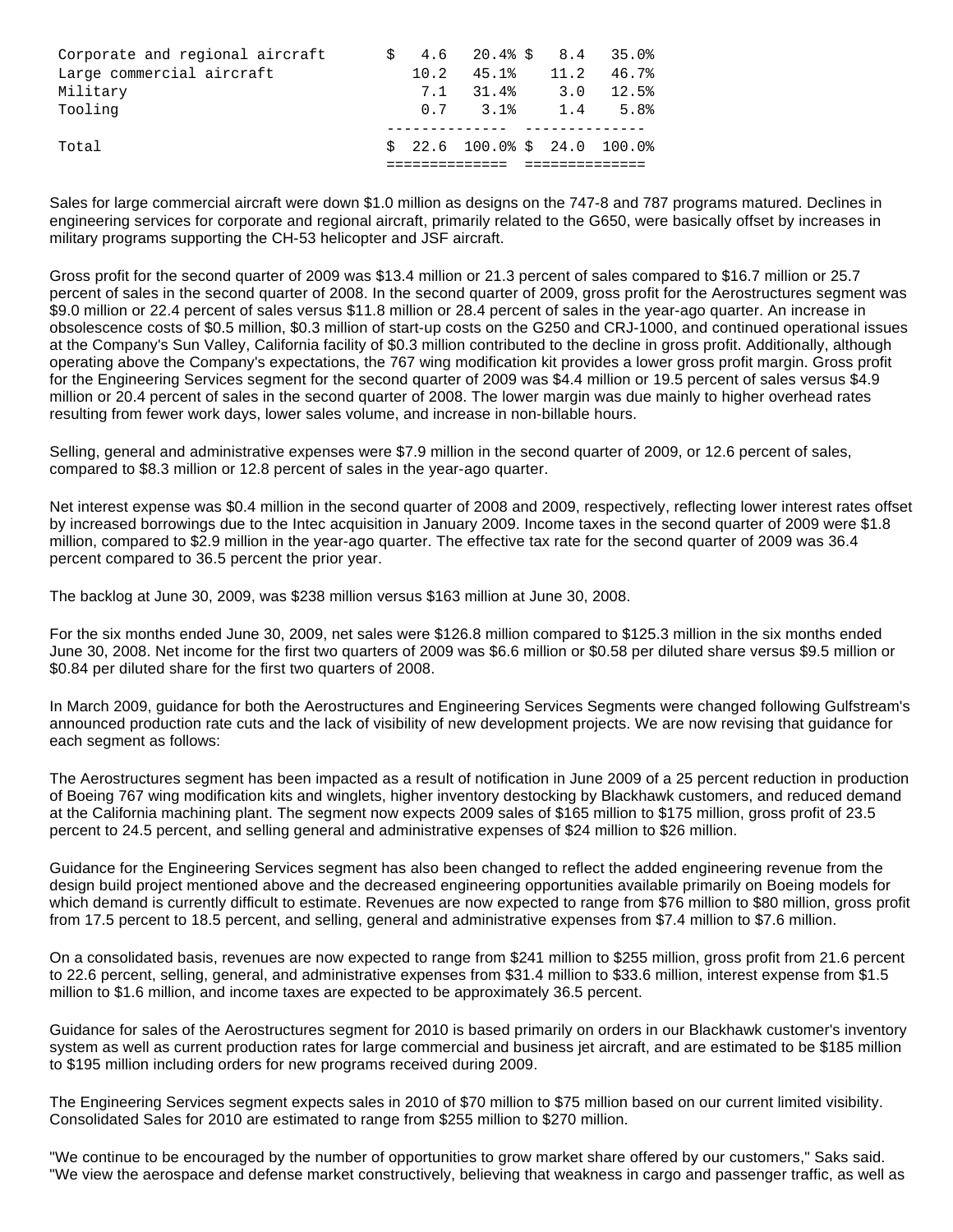reduced enplanements of business jets, will abate in the next twelve months, setting the stage for new order placement and increased engineering and manufacturing activity. During the next year, we will be refining our long term strategy, with emphasis on possible consolidation of plants and expansion of our product mix to include composites manufacturing. In addition, we will continue to evaluate individual plant performance and capability, with particular attention on the operations of our Sun Valley machining plant, given its current dependence on the technology industry and our need to improve the depth of its management group and the capability of its equipment."

"We will be exploring strategic alternatives which result in LMI being able to support the considerable growth we foresee in the next few years," Saks added. "We continue to explore cost reduction, inventory reduction and limited capital expenditures in order to achieve a free cash flow of \$15 million to \$20 million in 2009. Given our net debt of approximately \$33 million currently, and the free cash flow we anticipate for the next twelve months, we expect to be in a favorable position to make strategic acquisitions as our industry begins to improve."

LMI Aerospace, Inc. is a leading provider of design engineering services, structural components, assemblies and kits to the aerospace, defense and technology industries. Through its Aerostructures segment, the company primarily fabricates machines, finishes and integrates formed, close-tolerance aluminum and specialty alloy components and sheet-metal products, for large commercial, corporate and military aircraft. It manufactures more than 30,000 products for integration into a variety of aircraft platforms manufactured by leading original equipment manufacturers and Tier 1 aerospace suppliers. Through its Engineering Services segment, operated by its D3 Technologies, Inc subsidiary, the company provides a complete range of design, engineering and program management services, supporting aircraft lifecycles from conceptual design, analysis and certification through production support, fleet support and service-life extensions.

The LMI Aerospace, Inc. logo is available at http://www.globenewswire.com/newsroom/prs/?pkgid=4971

This news release includes forward-looking statements related to LMI Aerospace, Inc.'s, outlook for 2009 and 2010, which are based on current management expectations. Such forward-looking statements are subject to various risks and uncertainties, many of which are beyond the control of LMI Aerospace, Inc. Actual results could differ materially from the forward-looking statements as a result of, among other things, the factors detailed from time to time in LMI Aerospace, Inc.'s filings with the Securities and Exchange Commission. Please refer to the Risk Factors contained in the company's Annual Report on Form 10- K for the year ended December 31, 2008, and any risk factors set forth in our other subsequent filings with the Securities and Exchange Commission.

| LMI Aerospace, Inc.                                     |
|---------------------------------------------------------|
| Condensed Consolidated Balance Sheets                   |
| (Amounts in thousands, except share and per share data) |
| (Unaudited)                                             |

|                                     | June 30, 2009 Dec. 31, 2008 |        |                       |        |
|-------------------------------------|-----------------------------|--------|-----------------------|--------|
|                                     |                             |        |                       |        |
| Assets                              |                             |        |                       |        |
| Current assets:                     |                             |        |                       |        |
| Cash and cash equivalents           |                             |        | $\sin 128$ $\sin 5$   | 29     |
| Trade accounts receivable, net of   |                             |        |                       |        |
| allowance of \$336 at June 30, 2009 |                             |        |                       |        |
| and \$304 at December 31, 2008      |                             |        | 38,251                | 26,887 |
| Inventories, net                    |                             | 58,111 |                       | 62,393 |
| Prepaid expenses and other current  |                             |        |                       |        |
| assets                              |                             | 2,298  |                       | 2,137  |
| Income taxes receivable             |                             | 151    |                       | 364    |
| Deferred income taxes               |                             | 3,373  |                       | 3,519  |
|                                     |                             |        |                       |        |
| Total current assets                |                             |        | 102,312               | 95,329 |
|                                     |                             |        |                       |        |
| Property, plant and equipment, net  |                             | 19,259 |                       | 20,103 |
| Goodwill                            |                             |        | 53,559                | 46,258 |
| Intangible assets, net              |                             |        | 22,584                | 17,861 |
| Other assets                        |                             | 1,075  |                       | 1,167  |
| Total assets                        |                             |        | $$198,789$ $$180,718$ |        |
|                                     | =============               |        | =============         |        |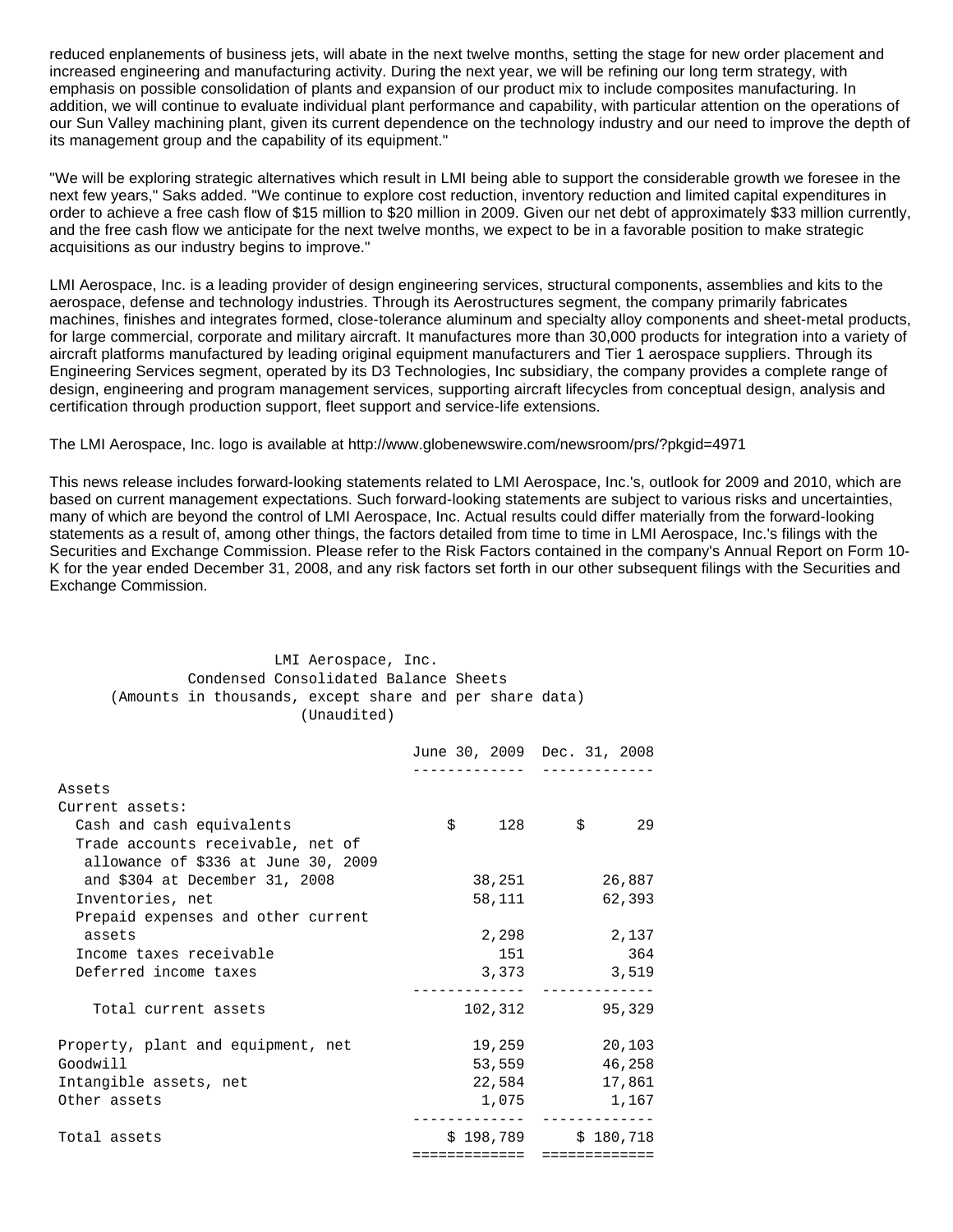| Liabilities and shareholders' equity                                                                                                                                      |                                        |                       |
|---------------------------------------------------------------------------------------------------------------------------------------------------------------------------|----------------------------------------|-----------------------|
| Current liabilities:<br>Accounts payable                                                                                                                                  | $$6,984$ $$12,363$                     |                       |
| Accrued expenses                                                                                                                                                          | 10,934                                 | 9,936                 |
| Short-term deferred gain on sale of                                                                                                                                       |                                        |                       |
| real estate                                                                                                                                                               | 233                                    | 233                   |
| Current installments of long-term                                                                                                                                         |                                        |                       |
| debt and capital lease obligations                                                                                                                                        | 440<br>. <i>.</i>                      | 498                   |
| Total current liabilities                                                                                                                                                 | 18,591                                 | 23,030                |
| Long-term deferred gain on sale of                                                                                                                                        |                                        |                       |
| real estate<br>Long-term debt and capital lease                                                                                                                           | 3,413                                  | 3,540                 |
| obligations, less current installments                                                                                                                                    | 37,335                                 | 25,536                |
| Deferred income taxes                                                                                                                                                     | 7,942                                  | 5,812                 |
| Other long-term liabilities                                                                                                                                               | 1,235                                  |                       |
| Total long-term liabilities                                                                                                                                               | 49,925                                 | 34,888                |
| Shareholders' equity:<br>Common stock, \$0.02 par value per<br>share; authorized 28,000,000 shares;<br>issued 11,997,541 shares and<br>11,926,309 shares at June 30, 2009 |                                        |                       |
| and December 31, 2008, respectively<br>Preferred stock, \$0.02 par value per<br>share; authorized 2,000,000 shares;                                                       | 240                                    | 239                   |
| none issued at either date                                                                                                                                                |                                        |                       |
| Additional paid-in capital<br>Treasury stock, at cost, 363,188<br>shares at June 30, 2009 and 364,088                                                                     | 70,760                                 | 69,855                |
| shares at December 31, 2008                                                                                                                                               |                                        | $(1, 723)$ $(1, 727)$ |
| Retained earnings                                                                                                                                                         | 60,996                                 | 54,433                |
| Total shareholders' equity                                                                                                                                                | 130,273 122,800<br>. <u>.</u>          |                       |
| Total liabilities and shareholders'                                                                                                                                       |                                        |                       |
| equity                                                                                                                                                                    | $$198,789$ $$180,718$<br>============= | =============         |

See accompanying notes to condensed consolidated financial statements.

## LMI Aerospace, Inc. Condensed Consolidated Statements of Operations (Amounts in thousands, except share and per share data) (Unaudited)

|                                                | Three Months Ended | June 30, | Six Months Ended<br>June 30, |          |
|------------------------------------------------|--------------------|----------|------------------------------|----------|
|                                                | 2009               | 2008     | 2009                         | 2008     |
|                                                |                    |          |                              |          |
| Sales and service<br>revenues<br>Product sales | \$39,843           | \$41,230 | \$82,577                     | \$77.956 |
| Service revenues                               | 22,986             | 23,674   | 44,254                       | 47,365   |
|                                                |                    |          |                              |          |
| Net sales                                      | 62,829             | 64,904   | 126,831                      | 125,321  |
|                                                |                    |          |                              |          |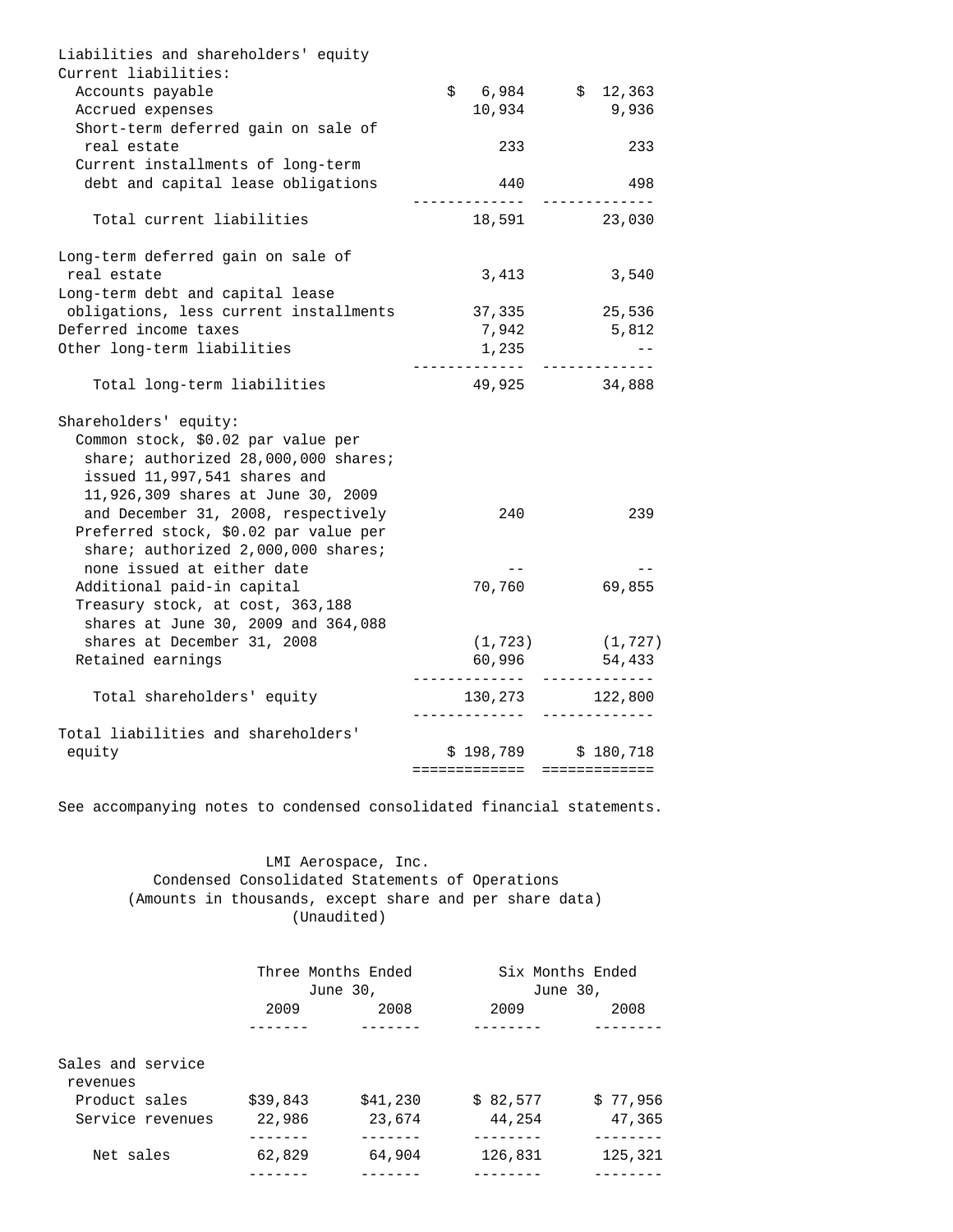| Cost of sales and<br>service revenues          |                              |                                       |                                                                                                                                |                                |
|------------------------------------------------|------------------------------|---------------------------------------|--------------------------------------------------------------------------------------------------------------------------------|--------------------------------|
| Cost of product<br>sales<br>Cost of service    | 30,935                       |                                       | 28,681 62,501                                                                                                                  | 54,568                         |
| revenues                                       |                              | 18,511 19,552                         | 36,361                                                                                                                         | 38,459                         |
| $Cost of sales$ 49,446                         | --------<br>-------          | $- - - - - - -$<br>48,233<br>-------- | --------<br>98,862<br>--------                                                                                                 | --------<br>93,027<br>-------- |
| Gross profit                                   |                              |                                       | 13,383 16,671 27,969                                                                                                           | 32,294                         |
| Selling, general<br>and<br>administrative      |                              |                                       |                                                                                                                                |                                |
| expenses                                       | 7,939                        | 8,328                                 | 16,412                                                                                                                         | 16,384                         |
| Severance and<br>restructuring                 | $- -$<br>-------             | $--$<br>$- - - - - - -$               | 362<br>--------                                                                                                                | --------                       |
| Income from                                    |                              |                                       |                                                                                                                                |                                |
| operations                                     | 5,444                        | 8,343                                 | 11,195                                                                                                                         | 15,910                         |
| Other income<br>(expense):<br>Interest expense |                              |                                       |                                                                                                                                |                                |
| net                                            | (413)                        | (416)                                 | (835)                                                                                                                          | (959)                          |
| Other, net                                     | 17<br>--------               | (6)<br>$- - - - - - -$                | (24)<br>---------                                                                                                              | (9)                            |
| Total other income<br>(expense)                | (396)<br>--------            | (422)<br>$- - - - - - -$              | (859)<br>--------                                                                                                              | (968)<br>--------              |
| Income before                                  |                              |                                       |                                                                                                                                |                                |
| income taxes<br>Provision for                  | 5,048                        | 7,921                                 | 10,336                                                                                                                         | 14,942                         |
| income taxes                                   | 1,839<br>--------            | 2,894<br>________                     | 3,773<br><u> 1999 - Alban Alban Santan Bandar Bandar Bandar Bandar Bandar Bandar Bandar Bandar Bandar Bandar Bandar Bandar</u> | 5,439                          |
| Net income                                     | $=$ = = = = = =              | $$3,209$ $$5,027$<br>__________       | \$6,563<br>========                                                                                                            | \$9,503<br>$=$ = = = = = = =   |
| Amounts per common<br>share:                   |                              |                                       |                                                                                                                                |                                |
| Net income per<br>common share                 | 0.28<br>\$<br><b>EEEEEEE</b> | \$0.45<br>=======                     | 0.58<br>\$<br>========                                                                                                         | 0.85<br>\$<br>========         |
| Net income per<br>common share                 |                              |                                       |                                                                                                                                |                                |
| assuming dilution                              | \$0.28<br>$=$ = = = = = =    | \$0.45<br><b>EEEEEEE</b>              | \$0.58<br>========                                                                                                             | 0.84<br>\$<br>========         |
| Weighted average<br>common shares              |                              |                                       |                                                                                                                                | 11, 191, 977                   |
| outstanding                                    | 11,291,492<br>==========     | 11,179,613<br>==========              | 11,284,678<br>==========                                                                                                       | ==========                     |
| Weighted average<br>dilutive common<br>shares  |                              |                                       |                                                                                                                                |                                |
| outstanding                                    | 11,319,521<br>==========     | 11,296,567<br>==========              | 11,313,004<br>==========                                                                                                       | 11,310,101<br>==========       |

See accompanying notes to condensed consolidated financial statements.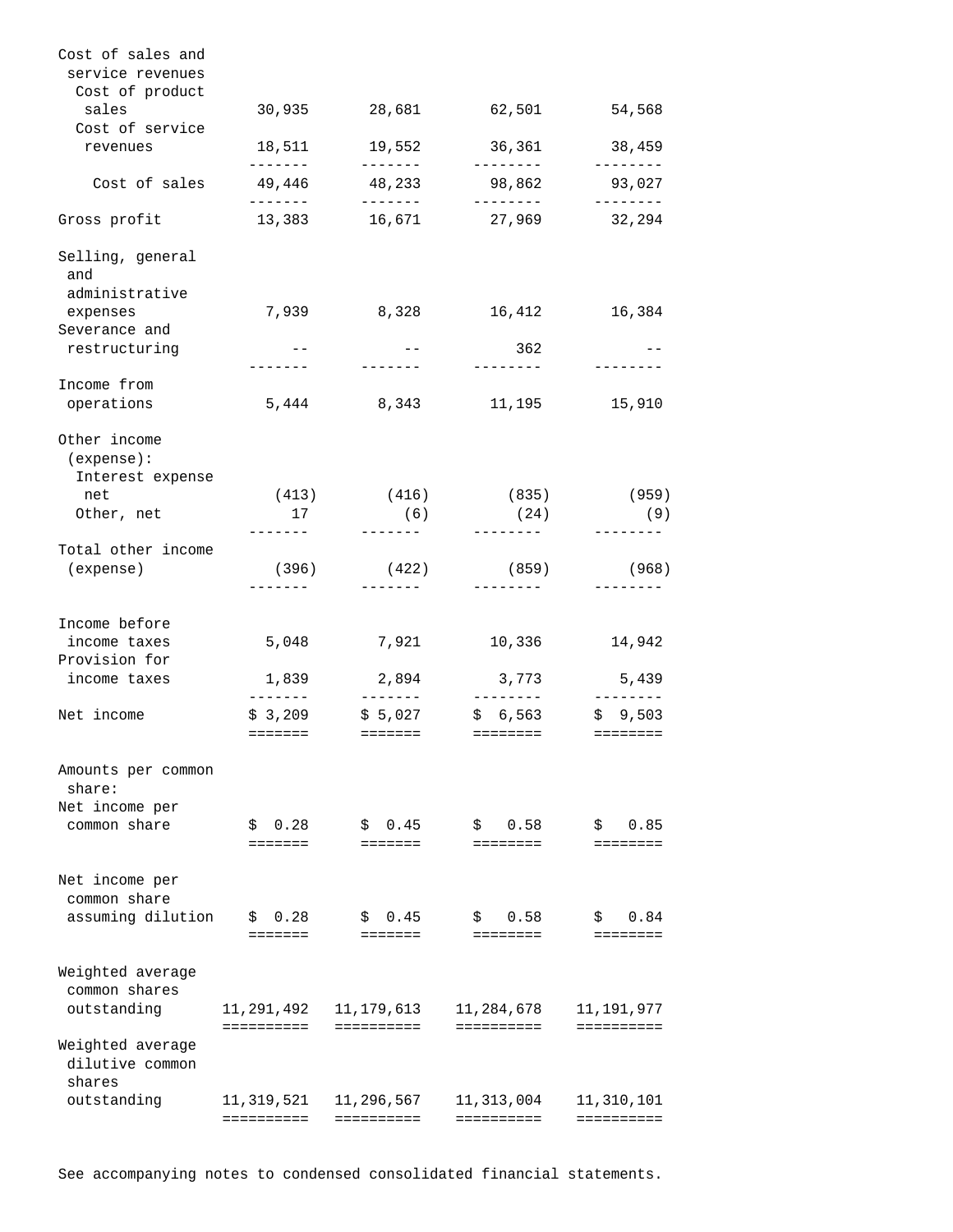## LMI Aerospace, Inc. Condensed Consolidated Statements of Cash Flows (Amounts in thousands)

(Unaudited)

|                                                              | Six Months Ended  |                         |  |  |
|--------------------------------------------------------------|-------------------|-------------------------|--|--|
|                                                              |                   | June 30,                |  |  |
|                                                              | 2009              | 2008<br>--------        |  |  |
| Operating activities:                                        |                   |                         |  |  |
| Net income                                                   | $$6,563$ $$9,503$ |                         |  |  |
| Adjustments to reconcile net income to                       |                   |                         |  |  |
| net cash (used) provided by operating                        |                   |                         |  |  |
| activities:                                                  |                   |                         |  |  |
| Depreciation and amortization                                | 3,790             | 3,270                   |  |  |
| Charges for inventory obsolescence and                       |                   |                         |  |  |
| valuation                                                    | 920               | 450                     |  |  |
| Restricted stock compensation                                | 923               | 1,248                   |  |  |
| Deferred tax provision                                       | 146               | $- \, -$                |  |  |
| Other noncash items                                          | 116               | 14                      |  |  |
| Changes in operating assets and                              |                   |                         |  |  |
| liabilities, net of acquired businesses:                     |                   |                         |  |  |
| Trade accounts receivable                                    | (10, 833)         | (4, 338)                |  |  |
| Inventories                                                  | 3,649             | (8,662)                 |  |  |
| Prepaid expenses and other assets                            | (90)              | 9                       |  |  |
| Current income taxes                                         | 770               | 997                     |  |  |
| Accounts payable                                             | (5, 562)          | (527)                   |  |  |
| Accrued expenses                                             | (632)             | 1,064                   |  |  |
|                                                              | - - - - - - - -   | --------                |  |  |
|                                                              |                   |                         |  |  |
| Net cash (used) provided by operating                        |                   |                         |  |  |
| activities                                                   | (240)             | 3,028                   |  |  |
|                                                              |                   |                         |  |  |
| Investing activities:                                        |                   |                         |  |  |
| Additions to property, plant and equipment                   | (1, 213)          | (3, 277)                |  |  |
| Acquisitions, net of cash acquired                           | (10, 047)         | $- -$                   |  |  |
| Other, net                                                   | (156)             | 31                      |  |  |
|                                                              | --------          | --------                |  |  |
|                                                              |                   |                         |  |  |
| Net cash used by investing activities $(11, 416)$ $(3, 246)$ |                   |                         |  |  |
|                                                              |                   |                         |  |  |
| Financing activities:                                        |                   |                         |  |  |
| Proceeds from issuance of debt                               |                   | 73                      |  |  |
| Principal payments on long-term debt and                     |                   |                         |  |  |
| notes payable                                                | (259)             | (416)                   |  |  |
| Advances on revolving lines of credit                        | 41,464            | 25,423                  |  |  |
| Payments on revolving lines of credit                        |                   | $(29, 464)$ $(24, 957)$ |  |  |
| Other, net                                                   | 14                | 41                      |  |  |
|                                                              | ---------         | --------                |  |  |
| Net cash provided by financing activities                    | 11,755            | 164                     |  |  |
|                                                              |                   |                         |  |  |
|                                                              | --------          | --------                |  |  |
| Net increase (decrease) in cash and cash                     |                   |                         |  |  |
| equivalents                                                  | 99                | (54)                    |  |  |
| Cash and cash equivalents, beginning of year                 | 29                | 82                      |  |  |
|                                                              |                   |                         |  |  |
| Cash and cash equivalents, end of quarter                    | 128<br>\$         | 28<br>\$                |  |  |
|                                                              | ========          | =====                   |  |  |